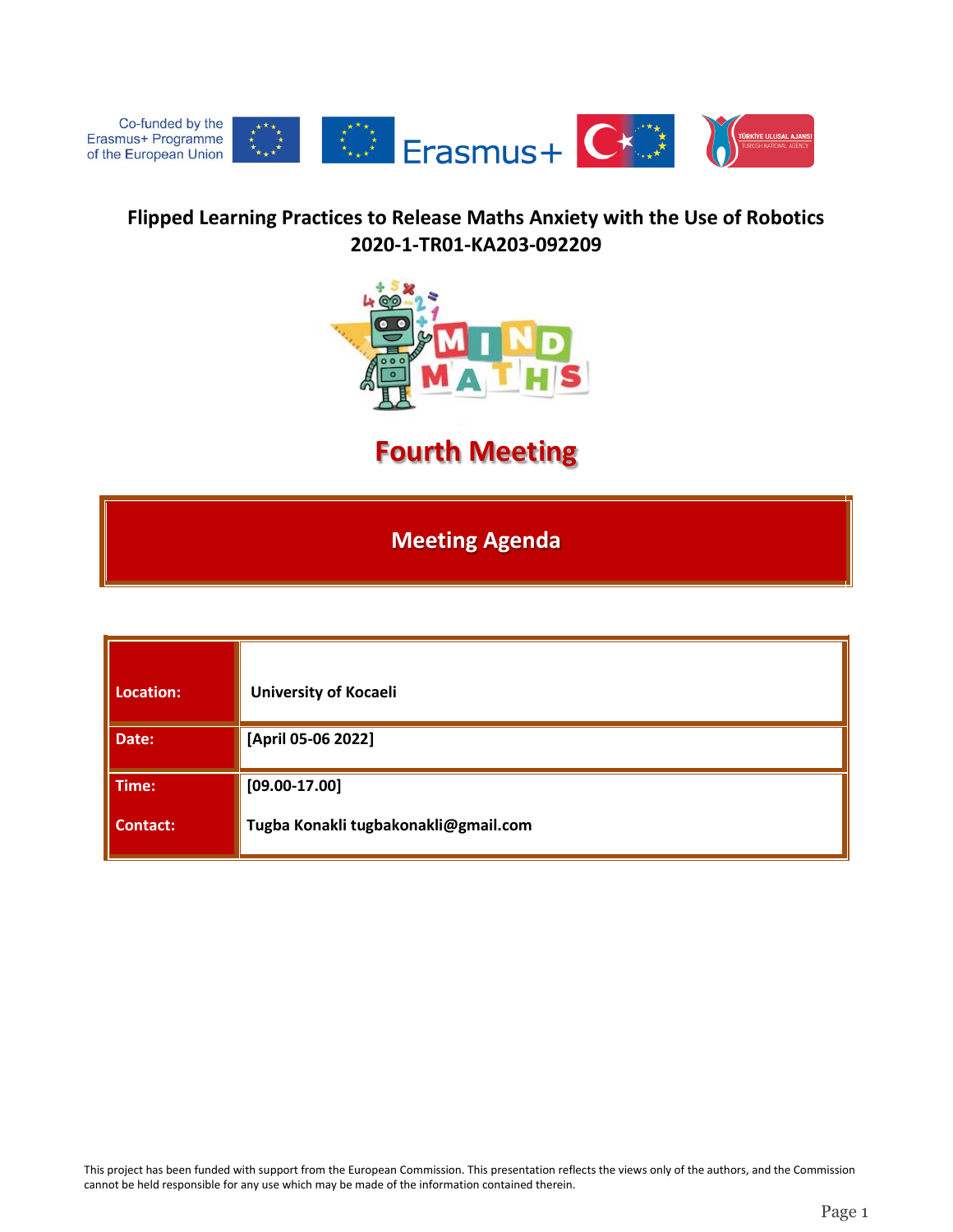## **Agenda details:**

| 05.04.2022                                                                                                                           |                    |                 |  |
|--------------------------------------------------------------------------------------------------------------------------------------|--------------------|-----------------|--|
| <b>Agenda</b>                                                                                                                        | Who                | When            |  |
| Welcome / Opening                                                                                                                    | All partners       | $09.00 - 09.05$ |  |
| Speech by the Coordinator of Kocaeli University<br><b>International Relations Unit Coordinator</b><br>(Assoc. Dr. Banu İNAN KARAGÜL) | Kocaeli University | $09.10 - 9.20$  |  |
| Speech by the Dean of Kocaeli University Faculty of<br>Education<br>(Prof. Dr. Elif ÇELEBİ ÖNCÜ)                                     | Kocaeli University | $09.20 - 9.30$  |  |
| Speech by the Vice Rector of Kocaeli University<br>(Prof. Dr. Ahmet KÜÇÜK)                                                           | Kocaeli University | $09.30 - 09.40$ |  |
| Video Library<br>Ongoing activities                                                                                                  | All partners       | $9.45 - 10.30$  |  |
| <b>Coffee Break</b>                                                                                                                  |                    |                 |  |
| Piloting<br>• Sharing information about the piloting process                                                                         | All partners       | $10.40 - 12.00$ |  |
| Lunch at Kardelen Restaurant                                                                                                         |                    |                 |  |
| Piloting in the primary schools                                                                                                      | All partners       | $13:30 - 14.00$ |  |
| Preparation for the teaching activities                                                                                              | All partners       | 14:00 - 14:30   |  |
| <b>Coffee Break</b>                                                                                                                  |                    |                 |  |
| Visiting Kocaeli University International Relations Unit<br>Visiting Kocaeli University Faculty of Education                         |                    | $15.00 - 17.00$ |  |
| <b>Social Dinner at Kare Restaurant</b><br>20.00-22.00                                                                               |                    |                 |  |

This project has been funded with support from the European Commission. This presentation reflects the views only of the authors, and the Commission cannot be held responsible for any use which may be made of the information contained therein.